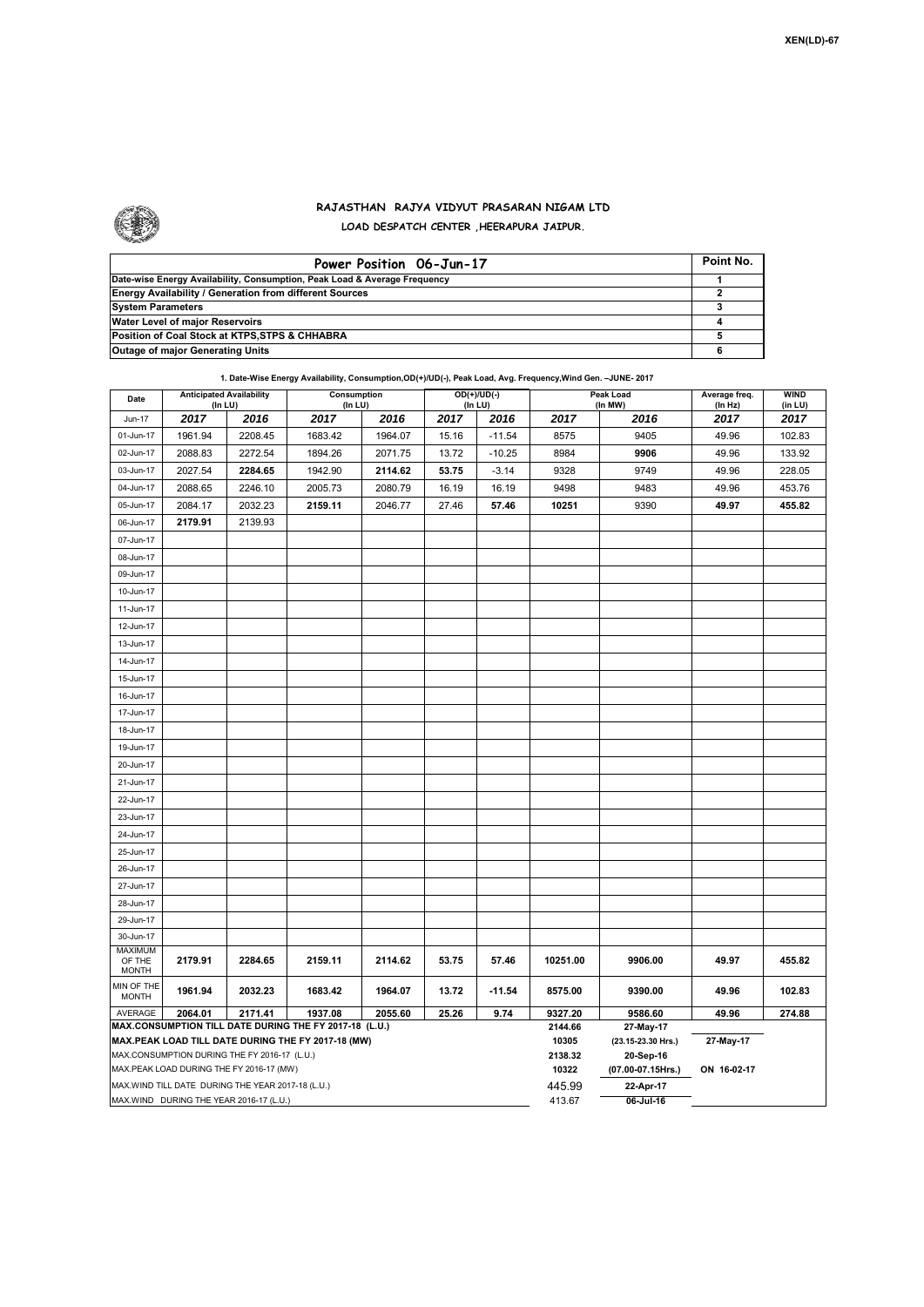## **Prior assessment of Avail. For next Day Prior assessment of Avail. Actual Energy Received 1 KTPS** (1240/1240) **176.00 176.00 176.00 160.66 2** STPS (1500/1500)<br> **3** DHOLPUR GAS CCPP (330/330)<br> **10.00** 0.00 0.00 0.00 0.00 **3** DHOLPUR GAS CCPP (330/330) **4** RAMGARH (273.5/273.5) 42.00 42.41<br> **5** RAPP-A(200/200) 38.00 38.00 39.80 **5** RAPP-A(200/200) **38.00** 38.00 38.00 **38.00 6** MAHI (140/140) 0.00 0.00 0.00 **7** CHAMBAL (RPS+JS) (135.5/271) 0.00 0.00 0.00 1.12 **8** GIRAL LIGNITE (250/250) 0.00 0.00 0.00 0.00 0.00<br>**9** CHHABRA TPS 1000/1000) 162.00 162.00 226.76 **9** CHHABRA TPS 1000/1000) **10** ADANI (TPS) + KALISINDH (TPS) (1200+1200/1320+1200) 419.00 419.00 402.18 **11** WIND FARM (3980.40/4119.15) 460.00 450.00 455.82 12 SOLAR POWER(737.70/1295.70) 0.00 0.00 0.00 0.00 **13** CAPTIVE POWER PLANTS 0.00 0.00 0.00 0.00 **14** REGIONAL (INTRA STATE) O.A.(VLTPS) 0.00 0.00 0.00 0.00 0.00 15 OPEN ACCESS -19.91 -34.13 -34.13<br>16 BIOMASS – (101.95/119.25) -25.36 -3.00 -3.00 -5.36 **BIOMASS – (101.95/119.25)** 17 BARSINGHSAR LTPS(250/250) 26.00 26.00 24.69 **18** RAJWEST (1080/1080) **191.93 18 201.00** 201.00 **191.93 TOTAL (A) : 1-18 1562.09 1537.87 1566.55 19** BBMB COMPLEX a) BHAKRA(230.79/1516.3) 22.25 22.78 22.39<br>b) DEHAR (198/990) 23.20 23.20 23.20 23.20 23.20 b) DEHAR (198/ 990) c) PONG (231.66/396) 15.71 11.35 13.74 **TOTAL : a TO c** 61.16 **61.16 61.16 61.16 67.34 69.32 20** CENTRAL STATIONS d) SINGRAULI (300/2000) 82.09 82.09 80.99<br>e) RIHAND (310.24/3000) 86.34 100.27 100.27  $(310.24/3000)$ f) UNCHAHAR-I(20/420)<br>f) UNCHAHAR-I(20/420) 1.31 1.01 3.38<br>g) UNCHAHAR-II& III(61/630) 5.02 4.72 12.96 g) UNCHAHAR-II& III(61/630) 5.02 4.72 h) INDIRA GANDHI STPS(JHAJHAR) 0.00/1500) 0.00 0.00 0.00 0.00 0.00 0.00 i) NCTPS DADRI St-II ( 43.22/980) + DADRI-TH 2.29 1.96 6.31 j) DADRI GAS (77/830) 1.77 2.73 4.70 k)|ANTA (83.07/419) 5.82 6.12 9.79<br>1)|AURAIYA (61.03/663) 0.00 0.00 0.00 0.00 **(In LU) S.No. Sources Available to Rajasthan / Installed Capacity as on 30.09.2016 (In MW) 5-Jun-17** ANTA (83.07/419)5.826.129.79l) AURAIYA (61.03/663) 0.00 0.00 0.00 m) NAPP (44/440) 4.42 4.89 4.89 n) RAPP-B (125/440) 30.32 30.32 30.32 o) RAPP-C (88/440) 20.00 20.00 20.00 p) SALAL (20.36/690) 4.69 4.69 4.67<br>q) URI (70.37/720) 4.673 16.73 16.53 q) URI (70.37/720) 16.73 16.73 16.53 r) TANAKPUR (10.86/94) 1.27 1.19 1.05<br>s) CHAMERA –I (105.84/540) 25.12 21.56 22.07 s) CHAMERA –I (105.84/540) t) CHAMERA-II (29.01/300) 6.98 6.98 6.98 6.98 u) CHAMERA-III (25.21/231) 6.07 6.07 6.05 6.07 v) DHAULIGANGA (27/280)  $\begin{array}{|c|c|c|c|c|c|c|c|c|} \hline \rule{0pt}{12pt} & 5.32 & 4.35 & 5.32 \ \hline \end{array}$ w) DULHASTI (42.42/390) 10.05 10.05 10.05 10.05 10.05 x) SEWA (13/120) 1.63 1.63 1.63 y) NJPC (112.00/1500) + RAMPUR(31.808/412.02) 34.13 34.13 z) TEHRI (75/1000) 4.13 4.13 4.13 aa) KOTESHWR (33.44/400) + PARBATI3 (56.73/520) ab) TALA 1.40 1.34 1.34 ac) MUNDRA UMPP (380/4000) 652.32 51.36 48.32 ad) SASAN **(372/3960)** 64.80 57.60 56.70<br>ae) FRKKA+KHLGN+TLCHR (70.18/3940) 18.61 22.14 21.39 ae) FRKKA+KHLGN+TLCHR (70.18/3940) af) URS POWER(DADRI TH-I) 0.00 0.00 0.00 TOTAL SCHEDULE(a TO af) 574.42 574.90 600.03 LOSSES -16.49 -17.12 -23.45 NET SCHEDULED **557.93 557.78 576.58 21** BILATERAL (REG.) EXCL. BANKING 26.22 26.22 26.22 **22** BANKING -36.10 -36.10 -36.10 -36.10 -36.10 **23** BILATERAL(INTER-REG.). EXCLUDING (ISOA & BANKING) 62.33 56.88 62.33 **24 INTER STATE OPEN ACCESS (BILATERAL+IEX) 19.91 34.13** 34.13 **25 INDIAN ENERGY EXCHANGE -12.47 -98.06 -98.06 TOTAL(B): (19 TO 25) 617.82 546.30 565.10** TOTAL GENERATION (A +B) : 1 TO 25 **2131.65** OVER DRAWAL (+)/UNDER DRAWAL (-) **GRAND TOTAL 2179.91** 2179.91 2084.17 2159.11 LAST YEAR *2032.23 2046.77*

## **2.Anticipated Availability/Generation From Different Sources**